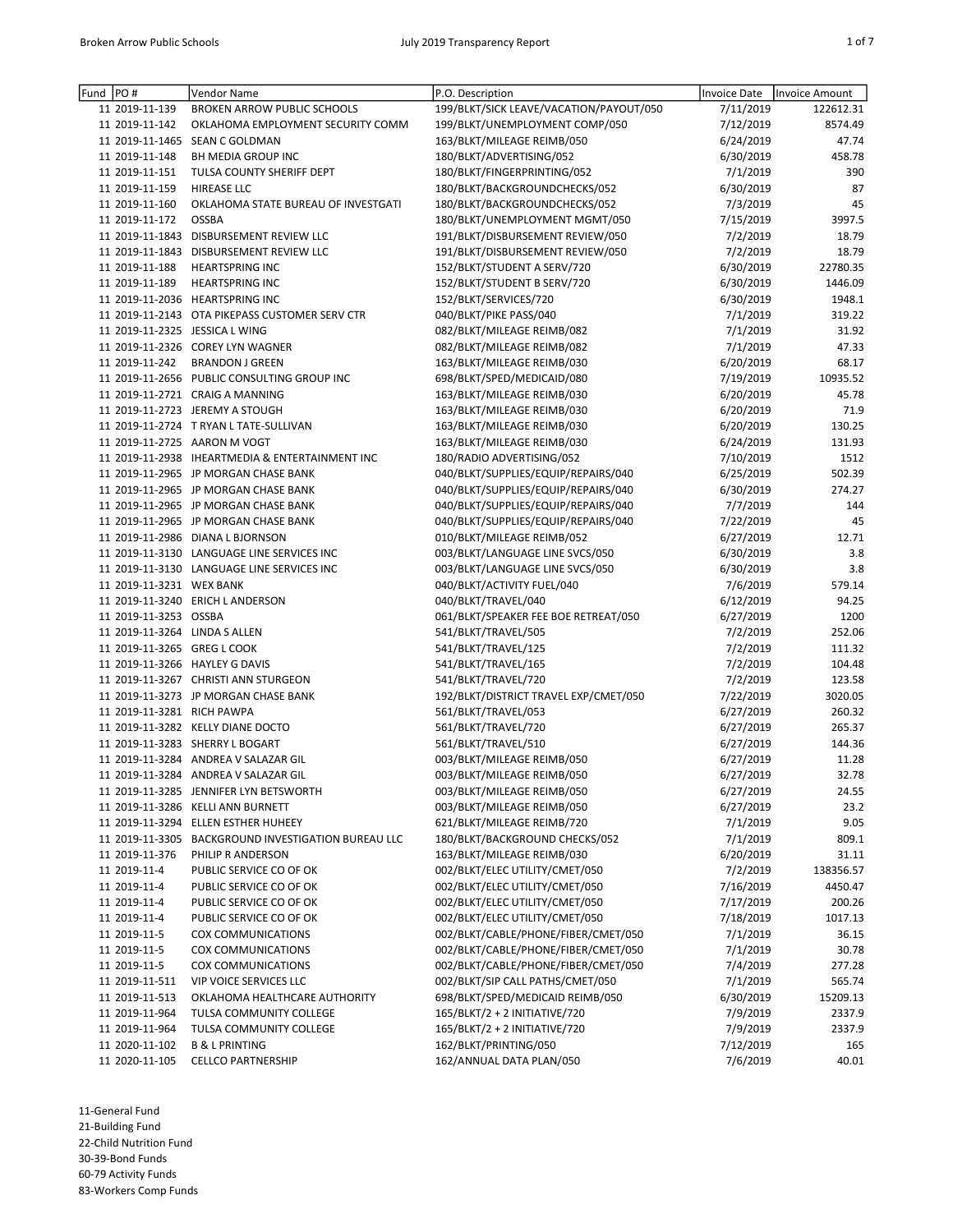| ۰, |  |
|----|--|

| Fund | PO#            | Vendor Name                        | P.O. Description                                                             | Invoice Date | Invoice Amount |
|------|----------------|------------------------------------|------------------------------------------------------------------------------|--------------|----------------|
|      | 11 2020-11-106 | WEST INTERACTIVE SERVICE CORP DBA  | 162/RENEWAL/NOTIFICATION SERVICE/050                                         | 7/9/2019     | 34677.3        |
|      | 11 2020-11-107 | FES - LLC                          | 162/ANNUAL WEB HOSTING SERVICE/050                                           | 7/1/2019     | 19420          |
|      | 11 2020-11-11  | <b>KELLEY L SOERRIES</b>           | 511/BLKT/TRAVEL/220                                                          | 7/12/2019    | 212.81         |
|      | 11 2020-11-12  | <b>ROBIN A SAPUTO</b>              | 511/BLKT/TRAVEL/205                                                          | 7/12/2019    | 126.44         |
|      | 11 2020-11-121 | UNITED SUBURBAN SCHOOLS ASSOC      | 161/BLKT/FEES/050                                                            | 7/1/2019     | 2200           |
|      | 11 2020-11-123 | COOPERATIVE COUNCIL OK SCH ADM     | 161/BLKT/MEMBERSHIP/SUPT/050                                                 | 7/11/2019    | 865            |
|      | 11 2020-11-125 | <b>BROKEN ARROW PUBLIC SCHOOLS</b> | 199/BLKT/SICK LEAVE/VACATION/PAYOUT/050                                      | 7/30/2019    | 11628.6        |
|      | 11 2020-11-13  | REBECCA ELIZABETH MORALES          | 541/BLKT/TRAVEL/725                                                          | 7/12/2019    | 213.93         |
|      | 11 2020-11-132 | <b>OSSBA</b>                       | 061/MEMBERSHIP RENEWAL/050                                                   | 7/15/2019    | 5100           |
|      | 11 2020-11-133 | <b>INTERCOM NETWORK LLC</b>        | 061/ESB ANNUAL RENEWAL/050                                                   | 7/1/2019     | 5750           |
|      | 11 2020-11-14  | <b>KAY ANN LONG</b>                | 511/BLKT/TRAVEL/175                                                          | 7/12/2019    | 255.12         |
|      | 11 2020-11-143 | <b>CELLCO PARTNERSHIP</b>          | 061/BLKT/DATA PLANS/050                                                      | 7/6/2019     | 200.05         |
|      | 11 2020-11-149 | JP MORGAN CHASE/ADMIRAL EXPRESS    | 082/BLKT/OFC SUPPLIES/082                                                    | 7/9/2019     | 205.1          |
|      | 11 2020-11-15  | <b>STACY RENEE LEY</b>             | 511/BLKT/TRAVEL/150                                                          | 7/12/2019    | 224.09         |
|      | 11 2020-11-16  | TOBIATHA LYNN KULA                 | 511/BLKT/TRAVEL/200                                                          | 7/12/2019    | 223.91         |
|      | 11 2020-11-163 | <b>GT SOFT INC</b>                 | 082/SOFTWARE/B&A/082                                                         | 7/1/2019     | 16150          |
|      | 11 2020-11-168 | MORPHO USA, INC.                   | 180/BLKT/FINGERPRINTING/052                                                  | 7/2/2019     | 8240           |
|      | 11 2020-11-17  | HEATHER DAWN GOODENOUGH            | 541/BLKT/TRAVEL/725                                                          | 7/12/2019    | 213.76         |
|      | 11 2020-11-174 | JP MORGAN CHASE/ADMIRAL EXPRESS    | 082/BLKT/OFC SUPPLIES/082                                                    | 7/9/2019     | 476.11         |
|      | 11 2020-11-176 | <b>BADGEPASS INC</b>               | 180/SERVICE AGREEMENT/052                                                    | 7/2/2019     | 1350           |
|      | 11 2020-11-176 | <b>BADGEPASS INC</b>               | 180/SERVICE AGREEMENT/052                                                    | 7/2/2019     | 1350           |
|      | 11 2020-11-178 | <b>BADGEPASS INC</b>               | 180/SERVICE AGREEMENT/052                                                    | 7/2/2019     | 950            |
|      | 11 2020-11-178 | <b>BADGEPASS INC</b>               | 180/SERVICE AGREEMENT/052                                                    | 7/2/2019     | 950            |
|      | 11 2020-11-179 | COMMUNITYCARE MANAGED HEALTHCARE   | 180/BLKT/EAP SERVICES/052                                                    | 7/1/2019     | 1568           |
|      | 11 2020-11-18  | <b>CARRIE MARIE CODY</b>           | 511/BLKT/TRAVEL/120                                                          | 7/12/2019    | 209.86         |
|      | 11 2020-11-180 | TOUCHPOINT INDUSTRIES LLC          | 180/SERVICE AGREEMENT/052                                                    | 6/14/2019    | 2200           |
|      | 11 2020-11-183 | OKLAHOMA SCHOOL INSURANCE GROUP    | 060/BLKT/LIABILITY INSU/CMET/050                                             | 7/1/2019     | 121078         |
|      | 11 2020-11-184 | PROGRESSIVE BUSINESS PUBLICATIONS  | 180/SUBSCRIPTION/052                                                         | 6/6/2019     | 299            |
|      | 11 2020-11-19  | <b>AMY L BRUNER</b>                | 541/BLKT/TRAVEL/215                                                          | 7/12/2019    | 180.39         |
|      | 11 2020-11-190 | NATIONAL ASSOC FOR PUPIL TRANSPORT | 040/BLKT/DISTRICT MEMBERSHIP/040                                             | 7/3/2019     | 475            |
|      | 11 2020-11-195 | TYLER TECHNOLOGIES INC             | 040/BLKT/SOFTWARE MAINT/040                                                  | 7/1/2019     | 15614.33       |
|      | 11 2020-11-198 | JP MORGAN CHASE/ADMIRAL EXPRESS    | 040/BLKT/OFFICE SUPPLIES/040                                                 | 7/3/2019     | 133.05         |
|      | 11 2020-11-198 | JP MORGAN CHASE/ADMIRAL EXPRESS    | 040/BLKT/OFFICE SUPPLIES/040                                                 | 7/16/2019    | 127.89         |
|      | 11 2020-11-20  | JENNIFER LYN BETSWORTH             | 541/BLKT/TRAVEL/053                                                          | 7/11/2019    | 134.68         |
|      | 11 2020-11-200 | MIKE YOUNG INC                     | 040/BLKT/TIRES/040                                                           | 7/16/2019    | 188.85         |
|      | 11 2020-11-202 | <b>FORMSTACK LLC</b>               | 164/CHROMEBOOK FORM TRACKING/050                                             | 7/11/2019    | 2988           |
|      | 11 2020-11-203 | PENSION SOLUTIONS INC              | 180/SERVICE AGREEMENT/052                                                    | 6/27/2019    | 900            |
|      | 11 2020-11-203 | PENSION SOLUTIONS INC              | 180/SERVICE AGREEMENT/052                                                    | 6/27/2019    | 900            |
|      | 11 2020-11-205 | U S CELLULAR                       | 040/BLKT/EMERGENCY CELL/040                                                  | 7/2/2019     | 109.72         |
|      | 11 2020-11-207 | OK ASSOC FOR PUPIL TRANSPORTATION  | 040/BLKT/TRAINING/040                                                        | 7/20/2019    | 135            |
|      | 11 2020-11-208 | <b>CELLCO PARTNERSHIP</b>          | 040/BLKT/DATA PLAN/040                                                       | 7/6/2019     | 80.02          |
|      | 11 2020-11-209 | JP MORGAN CHASE BANK               | 040/BLKT/SUPPLIES/EQUIP/REPAIRS/040                                          | 6/30/2019    | 9007.33        |
|      | 11 2020-11-209 | JP MORGAN CHASE BANK               | 040/BLKT/SUPPLIES/EQUIP/REPAIRS/040                                          | 7/14/2019    | 57.17          |
|      | 11 2020-11-209 | JP MORGAN CHASE BANK               | 040/BLKT/SUPPLIES/EQUIP/REPAIRS/040                                          | 7/21/2019    | 1675.99        |
|      | 11 2020-11-209 | JP MORGAN CHASE BANK               | 040/BLKT/SUPPLIES/EQUIP/REPAIRS/040                                          | 7/7/2019     | 994.56         |
|      | 11 2020-11-209 | JP MORGAN CHASE BANK               | 040/BLKT/SUPPLIES/EQUIP/REPAIRS/040                                          | 6/30/2019    | 37.61          |
|      | 11 2020-11-209 | JP MORGAN CHASE BANK               | 040/BLKT/SUPPLIES/EQUIP/REPAIRS/040                                          | 7/21/2019    | 147.6          |
|      | 11 2020-11-209 | JP MORGAN CHASE BANK               | 040/BLKT/SUPPLIES/EQUIP/REPAIRS/040                                          | 7/14/2019    | 5283.94        |
|      | 11 2020-11-209 | JP MORGAN CHASE BANK               | 040/BLKT/SUPPLIES/EQUIP/REPAIRS/040                                          | 7/21/2019    | 1938.54        |
|      | 11 2020-11-209 | JP MORGAN CHASE BANK               | 040/BLKT/SUPPLIES/EQUIP/REPAIRS/040                                          | 7/7/2019     | 1570.04        |
|      | 11 2020-11-209 | JP MORGAN CHASE BANK               | 040/BLKT/SUPPLIES/EQUIP/REPAIRS/040                                          | 7/7/2019     | 1570.04        |
|      | 11 2020-11-23  | JEREMY LEE BRYAN                   | 541/BLKT/TRAVEL/720                                                          | 7/12/2019    | 217.37         |
|      | 11 2020-11-237 | ADVANCE ALARMS INC                 | 090/BLKT/ALARM MONITORING/030                                                | 7/1/2019     | 684.5          |
|      | 11 2020-11-246 | JP MORGAN CHASE/ADMIRAL EXPRESS    | 164/BLKT/CHROMEDESK SUPPLIES/050                                             | 7/17/2019    | 403.15         |
|      | 11 2020-11-246 | JP MORGAN CHASE/ADMIRAL EXPRESS    | 164/BLKT/CHROMEDESK SUPPLIES/050                                             | 7/19/2019    | 100.64         |
|      | 11 2020-11-246 | JP MORGAN CHASE/ADMIRAL EXPRESS    | 164/BLKT/CHROMEDESK SUPPLIES/050                                             | 7/23/2019    | $-100.64$      |
|      | 11 2020-11-25  | <b>CHRISTI ANN STURGEON</b>        | 541/BLKT/TRAVEL/720                                                          | 7/2/2019     | 90.77          |
|      | 11 2020-11-255 | BROKEN ARROW INSURANCE AGENCY INC  | 060/BLKT/PROPERTY/LIAB/INSU/CMET/050<br>060/BLKT/PROPERTY/LIAB/INSU/CMET/050 | 6/26/2019    | 71925          |
|      | 11 2020-11-255 | BROKEN ARROW INSURANCE AGENCY INC  | 060/BLKT/PROPERTY/LIAB/INSU/CMET/050                                         | 6/28/2019    | 9077           |
|      | 11 2020-11-255 | BROKEN ARROW INSURANCE AGENCY INC  |                                                                              | 7/2/2019     | 1750           |
|      | 11 2020-11-255 | BROKEN ARROW INSURANCE AGENCY INC  | 060/BLKT/PROPERTY/LIAB/INSU/CMET/050                                         | 7/10/2019    | 874577         |

11-General Fund

21-Building Fund

22-Child Nutrition Fund

30-39-Bond Funds

60-79 Activity Funds 83-Workers Comp Funds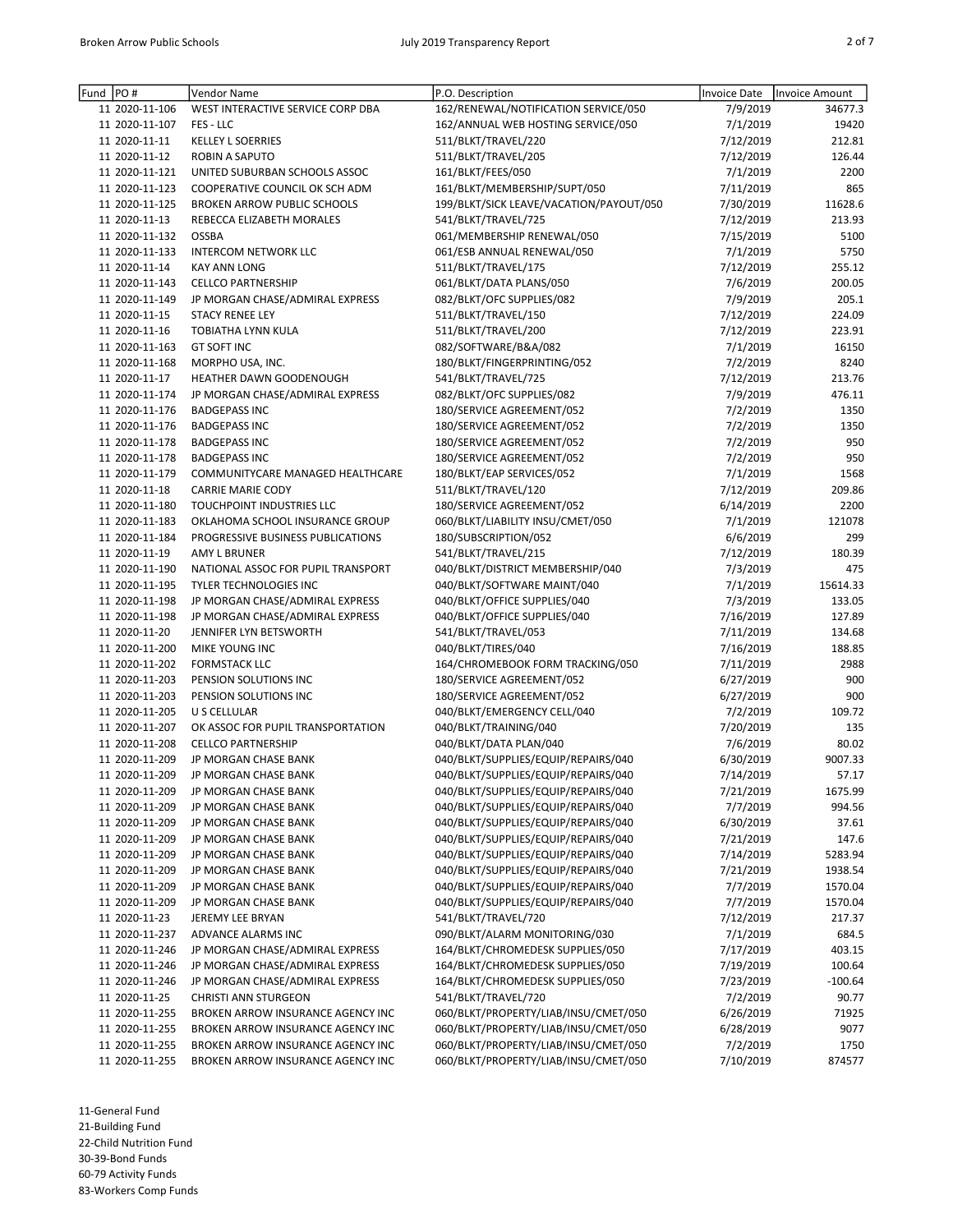| I<br>I |  |  |  |
|--------|--|--|--|
|--------|--|--|--|

| PO#<br>Fund    | Vendor Name                        | P.O. Description                         | Invoice Date | <b>Invoice Amount</b> |
|----------------|------------------------------------|------------------------------------------|--------------|-----------------------|
| 11 2020-11-26  | <b>HAYLEY G DAVIS</b>              | 541/BLKT/TRAVEL/165                      | 7/2/2019     | 65.79                 |
| 11 2020-11-265 | JP MORGAN CHASE/ADMIRAL EXPRESS    | 152/BLKT/SPED/SUPPLIES/052               | 7/10/2019    | 652.4                 |
| 11 2020-11-265 | JP MORGAN CHASE/ADMIRAL EXPRESS    | 152/BLKT/SPED/SUPPLIES/052               | 7/11/2019    | 15.74                 |
| 11 2020-11-269 | SCHOOL SAFE ID LLC                 | 089/ANNUAL SITE LICENSE/050              | 7/9/2019     | 13473                 |
| 11 2020-11-27  | <b>GREG L COOK</b>                 | 541/BLKT/TRAVEL/125                      | 7/2/2019     | 32.26                 |
| 11 2020-11-28  | LINDA S ALLEN                      | 541/BLKT/TRAVEL/505                      | 7/2/2019     | 193.25                |
| 11 2020-11-284 | JP MORGAN CHASE/ADMIRAL EXPRESS    | 194/BLKT/OFFICE SUPPLIES/052             | 7/11/2019    | 361.96                |
| 11 2020-11-29  | LINDSAY DANIELLE LITTLE            | 621/BLKT/TRAVEL/215                      | 7/12/2019    | 225.49                |
| 11 2020-11-3   | <b>CHARLES ALAN HANNEMA</b>        | 193/BLKT/TRAVEL/052                      | 7/17/2019    | 334.47                |
| 11 2020-11-3   | UMB BANK N.A.                      | 191/BLKT/AGENCY FEES/CMET/052            | 7/18/2019    | 300                   |
| 11 2020-11-302 | WILLIAM V MACGILL & CO             | 001/SUPPLIES/NURSE/720                   | 7/8/2019     | 233.62                |
| 11 2020-11-306 | JP MORGAN CHASE/ADMIRAL EXPRESS    | 001/SUPPLIES/OFFICE/720                  | 7/5/2019     | 90.93                 |
| 11 2020-11-307 | JP MORGAN CHASE/ADMIRAL EXPRESS    | 001/BLKT/SUPPLIES/OFFICE/720             | 7/11/2019    | 110.39                |
| 11 2020-11-308 | JP MORGAN CHASE/ADMIRAL EXPRESS    | 001/SUPPLIES/OFFICE/720                  | 7/5/2019     | 44.28                 |
| 11 2020-11-324 | LOWE'S HOME CENTERS                | 163/BLKT/EQUIPMENT/SUPPLIES/030          | 7/22/2019    | 254.11                |
| 11 2020-11-334 | <b>BLOOMERANG LLC</b>              | 102/SOFTWARE SUBSCRIPTION//052           | 7/9/2019     | 1348                  |
| 11 2020-11-335 | <b>CELLCO PARTNERSHIP</b>          | 037/BLKT/DATA PLAN/052                   | 7/6/2019     | 40.01                 |
| 11 2020-11-336 | <b>CELLCO PARTNERSHIP</b>          | 193/BLKT/DATA PLAN/052                   | 7/6/2019     | 121.83                |
| 11 2020-11-340 | <b>TVEYES INC</b>                  | 193/LICENSE/MEDIA/052                    | 7/1/2019     | 1800                  |
| 11 2020-11-343 | SYN-TECH SYSTEMS INC               | 040/SOFTWARE SUPPORT/040                 | 6/20/2019    | 550                   |
| 11 2020-11-350 | JP MORGAN CHASE/ADMIRAL EXPRESS    | 561/BLKT/CLASS SUPPLIES/MS               | 7/5/2019     | 389.19                |
| 11 2020-11-350 | JP MORGAN CHASE/ADMIRAL EXPRESS    | 561/BLKT/CLASS SUPPLIES/MS               | 7/5/2019     | 389.19                |
| 11 2020-11-350 | JP MORGAN CHASE/ADMIRAL EXPRESS    | 561/BLKT/CLASS SUPPLIES/MS               | 7/18/2019    | 45.94                 |
| 11 2020-11-350 | JP MORGAN CHASE/ADMIRAL EXPRESS    | 561/BLKT/CLASS SUPPLIES/MS               | 7/12/2019    | 456.95                |
| 11 2020-11-350 | JP MORGAN CHASE/ADMIRAL EXPRESS    | 561/BLKT/CLASS SUPPLIES/MS               | 7/12/2019    | 456.95                |
| 11 2020-11-357 | <b>SWAY OPERATIONS LLC</b>         | 160/CONCUSSION TESTING/SPORTS MED/003    | 7/1/2019     | 2995                  |
| 11 2020-11-359 | ALL PLAYERS NETWORK INC            | 160/ANNUAL SOFTWARE SUBSCRIPTION/003     | 7/1/2019     | 600                   |
| 11 2020-11-363 | LEARNING FOR LIVING, INC           | 005/RETREAT SPEAKER/720                  | 7/1/2019     | 2000                  |
| 11 2020-11-364 | LEARNING FOR LIVING, INC           | 005/BDTW BAHS TIGER CHALLENGE/720        | 7/1/2019     | 2000                  |
| 11 2020-11-369 | LUCY S KROBLIN, P.C.               | 124/BLKT/FEES/SPED HEARING OFFI/CMET/052 | 7/15/2019    | 378                   |
| 11 2020-11-37  | JP MORGAN CHASE BANK               | 002/BLKT/DISTRICT TRAVEL/CMET/050        | 7/25/2019    | 5793.68               |
| 11 2020-11-37  | JP MORGAN CHASE BANK               | 002/BLKT/DISTRICT TRAVEL/CMET/050        | 7/25/2019    | 1516.88               |
| 11 2020-11-37  | JP MORGAN CHASE BANK               | 002/BLKT/DISTRICT TRAVEL/CMET/050        | 7/25/2019    | 751.37                |
| 11 2020-11-37  | JP MORGAN CHASE BANK               | 002/BLKT/DISTRICT TRAVEL/CMET/050        | 7/25/2019    | 636.53                |
| 11 2020-11-37  | JP MORGAN CHASE BANK               | 002/BLKT/DISTRICT TRAVEL/CMET/050        | 7/25/2019    | 185.12                |
| 11 2020-11-37  | JP MORGAN CHASE BANK               | 002/BLKT/DISTRICT TRAVEL/CMET/050        | 7/25/2019    | 2070.3                |
| 11 2020-11-37  | JP MORGAN CHASE BANK               | 002/BLKT/DISTRICT TRAVEL/CMET/050        | 7/25/2019    | 6937.03               |
| 11 2020-11-379 | STEPHANIE M WATKINS                | 412/BLKT/TRAVEL/510                      | 7/11/2019    | 150.78                |
| 11 2020-11-38  | TWO OAKS INVESTMENTS LLC           | 181/BLKT/WC TPA/CMET/050                 | 7/11/2019    | 2900                  |
| 11 2020-11-38  | TWO OAKS INVESTMENTS LLC           | 181/BLKT/WC TPA/CMET/050                 | 7/11/2019    | 2900                  |
| 11 2020-11-380 | <b>LOWE'S HOME CENTERS</b>         | 037/BLKT/SUPPLIES/051                    | 7/23/2019    | 11.66                 |
| 11 2020-11-384 | JP MORGAN CHASE/ADMIRAL EXPRESS    | 037/BLKT/OFFICE SUPPLIES/051             | 7/10/2019    | 24.91                 |
| 11 2020-11-384 | JP MORGAN CHASE/ADMIRAL EXPRESS    | 037/BLKT/OFFICE SUPPLIES/051             | 7/12/2019    | 14.12                 |
| 11 2020-11-40  | NEOPOST USA INC                    | 002/MAINT/METER RENTAL/CMET/050          | 6/1/2019     | 9308.33               |
| 11 2020-11-406 | <b>B &amp; L PRINTING</b>          | 123/CUMULATIVE FOLDERS/050               | 7/12/2019    | 768                   |
| 11 2020-11-407 | JP MORGAN CHASE/ADMIRAL EXPRESS    | 003/INK CARTRIDGE/052                    | 7/5/2019     | 190.28                |
| 11 2020-11-41  | <b>BROKEN ARROW PUBLIC SCHOOLS</b> | 181/BLKT/WC CLAIMS/EXPENSES/CMET/050     | 7/23/2019    | 100000                |
| 11 2020-11-429 | PEAK METHODS INC                   | 163/NETAPP/FILE STORAGE SYSTEM/050       | 7/8/2019     | 29456.95              |
| 11 2020-11-430 | PEAK METHODS INC                   | 163/FORTINET RENEWAL/FIREWALL/050        | 7/8/2019     | 31368.12              |
| 11 2020-11-433 | <b>GT SOFT INC</b>                 | 082/SOFTWARE/REAL TIME EMAILS/082        | 7/1/2019     | 2842.6                |
| 11 2020-11-44  | BROKEN ARROW INSURANCE AGENCY INC  | 060/BLKT/BONDS/CMET/050                  | 6/21/2019    | 400                   |
| 11 2020-11-44  | BROKEN ARROW INSURANCE AGENCY INC  | 060/BLKT/BONDS/CMET/050                  | 6/21/2019    | 1575                  |
| 11 2020-11-44  | BROKEN ARROW INSURANCE AGENCY INC  | 060/BLKT/BONDS/CMET/050                  | 6/21/2019    | 100                   |
| 11 2020-11-44  | BROKEN ARROW INSURANCE AGENCY INC  | 060/BLKT/BONDS/CMET/050                  | 6/21/2019    | 350                   |
| 11 2020-11-44  | BROKEN ARROW INSURANCE AGENCY INC  | 060/BLKT/BONDS/CMET/050                  | 6/21/2019    | 350                   |
| 11 2020-11-44  | BROKEN ARROW INSURANCE AGENCY INC  | 060/BLKT/BONDS/CMET/050                  | 6/25/2019    | 2923                  |
| 11 2020-11-466 | <b>B &amp; L PRINTING</b>          | 180/TITLE IX FLYERS/052                  | 7/12/2019    | 27.3                  |
| 11 2020-11-468 | JP MORGAN CHASE/ADMIRAL EXPRESS    | 003/OFFICE SUPPLIES/052                  | 7/12/2019    | 107.41                |
| 11 2020-11-470 | <b>US POSTMASTER</b>               | 561/BLKT/BULK MAIL/053                   | 7/30/2019    | 196.22                |
| 11 2020-11-56  | MUNICIPAL ACCOUNTING SYSTEMS       | 191/BLKT/SOFTWARE LEASE/CMET/050         | 7/1/2019     | 48628.5               |
| 11 2020-11-6   | <b>BRADLEY A MCNUTT</b>            | 153/BLKT/TRAVEL/720                      | 7/19/2019    | 166.86                |
|                |                                    |                                          |              |                       |

11-General Fund 21-Building Fund 22-Child Nutrition Fund 30-39-Bond Funds 60-79 Activity Funds 83-Workers Comp Funds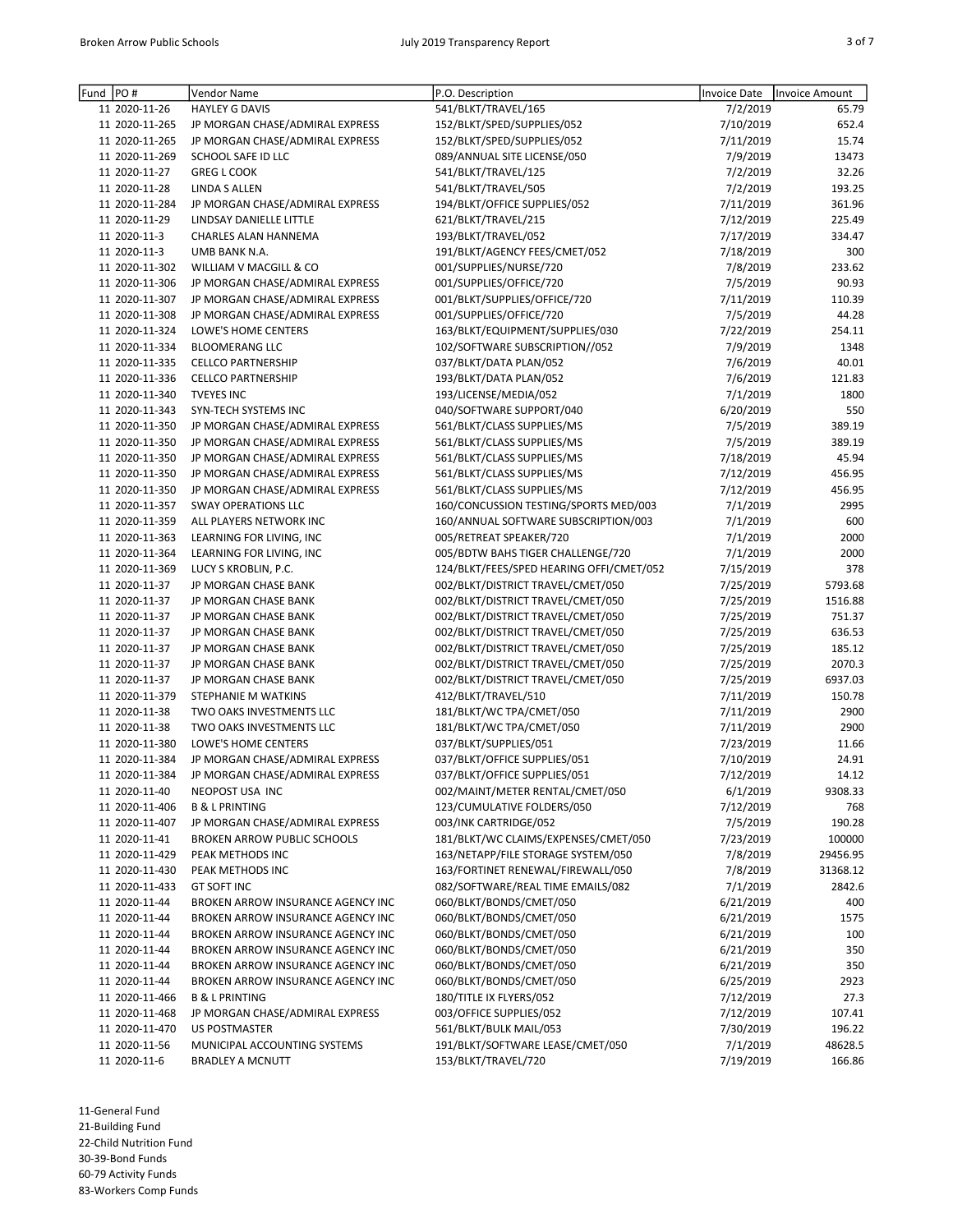| Fund | PO#            | Vendor Name                                | P.O. Description                         | <b>Invoice Date</b> | Invoice Amount    |
|------|----------------|--------------------------------------------|------------------------------------------|---------------------|-------------------|
|      | 11 2020-11-64  | <b>BANK OF OKLAHOMA</b>                    | 191/BLKT/BANK FEES/RELATED EXP/CMET/052  | 7/15/2019           | 786.16            |
|      | 11 2020-11-69  | ASBO OKLAHOMA                              | 191/STATE ASBO DUES/ANNUAL/052           | 7/2/2019            | 1495              |
|      | 11 2020-11-70  | JP MORGAN CHASE/ADMIRAL EXPRESS            | 191/BLKT/OFFICE SUPPLIES/CFO/052         | 7/18/2019           | 368.61            |
|      | 11 2020-11-70  | JP MORGAN CHASE/ADMIRAL EXPRESS            | 191/BLKT/OFFICE SUPPLIES/CFO/052         |                     | 593.96            |
|      | 11 2020-11-71  |                                            | 191/BLKT/OFC SUPPLIES/CMET/052           | 7/18/2019           |                   |
|      |                | JP MORGAN CHASE/ADMIRAL EXPRESS            |                                          | 7/16/2019           | 593.96            |
|      | 11 2020-11-76  | <b>GOVERNMENT FINANCE OFFICERS ASSOC</b>   | 191/BLKT/MEMBERSHIPRENEWAL/DOCREVIEW/052 | 6/4/2019            | 885               |
|      | 11 2020-11-8   | JANA LEE WILLIAMS                          | 511/BLKT/TRAVEL/215                      | 7/11/2019           | 192.17            |
|      | 11 2020-11-89  | DISBURSEMENT REVIEW LLC                    | 191/BLKT/AP REVIEW/RECOVERY/CMET/050     | 7/2/2019            | 503.82            |
|      | 21 2019-21-12  | URBAN PEST AND WILDLIFE MANAGEMENT         | 055/BLKT/PEST CONTROL/055                | 5/27/2019           | 45                |
|      | 21 2019-21-12  | URBAN PEST AND WILDLIFE MANAGEMENT         | 055/BLKT/PEST CONTROL/055                | 5/27/2019           | 45                |
|      | 21 2019-21-275 | <b>EMPIRE PAPER COMPANY</b>                | 055/BLKT/SUPPLIES/055                    | 6/25/2019           | 341.97            |
|      | 21 2019-21-275 | <b>EMPIRE PAPER COMPANY</b>                | 055/BLKT/SUPPLIES/055                    | 6/13/2019           | $-83.78$          |
|      | 21 2019-21-295 | <b>GSHELMS &amp; ASSOCIATES</b>            | 194/DESIGN SERVICES/720                  | 6/26/2019           | 5000              |
|      | 21 2019-21-3   | WAGONER COUNTY RWD #4                      | 002/BLKT/WATER UTIL/WAGONER CTY/175/220  | 6/28/2019           | 88.26             |
|      | 21 2019-21-3   | WAGONER COUNTY RWD #4                      | 002/BLKT/WATER UTIL/WAGONER CTY/175/220  | 6/28/2019           | 186.17            |
|      | 21 2019-21-3   | WAGONER COUNTY RWD #4                      | 002/BLKT/WATER UTIL/WAGONER CTY/175/220  | 6/28/2019           | 105.52            |
|      | 21 2019-21-316 | <b>JOSEPH ENTERPRISES</b>                  | 090/SHADE STRUCTURES/110                 | 6/26/2019           | 2550              |
|      | 21 2019-21-319 | <b>CENERGISTIC LLC</b>                     | 000/BLKT/ENERGY MGMT/CMET/050            | 6/25/2019           | 21440             |
|      | 21 2019-21-320 | JP MORGAN CHASE BANK                       | 002/BLKT/WATER & TRASH UTILITY/CMET/050  | 7/23/2019           | 32905.74          |
|      | 21 2019-21-320 | JP MORGAN CHASE BANK                       | 002/BLKT/WATER & TRASH UTILITY/CMET/050  | 7/4/2019            | 2061.64           |
|      | 21 2019-21-320 | JP MORGAN CHASE BANK                       | 002/BLKT/WATER & TRASH UTILITY/CMET/050  | 7/5/2019            | 6509.58           |
|      | 21 2019-21-323 | <b>JOSEPH ENTERPRISES</b>                  | 188/TRACK INSTALL/165                    | 6/26/2019           | 22050             |
|      | 21 2019-21-324 | JP MORGAN CHASE BANK                       | 041/BLKT/PROJECT/PARTS/SUPPL/SERVICE/041 | 6/26/2019           | 1394.34           |
|      | 21 2019-21-324 | JP MORGAN CHASE BANK                       | 041/BLKT/PROJECT/PARTS/SUPPL/SERVICE/041 | 7/14/2019           | 488.9             |
|      | 21 2019-21-324 | JP MORGAN CHASE BANK                       | 041/BLKT/PROJECT/PARTS/SUPPL/SERVICE/041 | 6/26/2019           | 1773.74           |
|      | 21 2019-21-34  | <b>VERDE VISTA RESOURCES INC</b>           | 041/BLKT/CONTRACT LAWN SERV/ALL SITE/041 | 6/26/2019           | 1920              |
|      | 21 2019-21-34  | <b>VERDE VISTA RESOURCES INC</b>           | 041/BLKT/CONTRACT LAWN SERV/ALL SITE/041 | 6/26/2019           | 165               |
|      | 21 2019-21-34  | <b>VERDE VISTA RESOURCES INC</b>           | 041/BLKT/CONTRACT LAWN SERV/ALL SITE/041 | 7/3/2019            | 5493.1            |
|      | 21 2019-21-5   | <b>EXELON CORPORATION</b>                  | 002/BLKT/NATURAL GAS UTILITY/CMET/050    | 7/16/2019           | 516.89            |
|      | 21 2019-21-6   | ONE GAS INC.                               | 002/BLKT/NATURAL GAS UTILITY/CMET/050    | 7/2/2019            | 750.66            |
|      | 21 2019-21-6   | ONE GAS INC.                               | 002/BLKT/NATURAL GAS UTILITY/CMET/050    | 7/15/2019           | 3801.34           |
|      | 21 2020-21-12  | C & C TILE & CARPET CO                     | 041/WEATHERED OAK/VINYL/720              | 7/15/2019           | 4112              |
|      | 21 2020-21-15  | PANCO INC                                  | 041/BLKT/EMS SERVICES/ALL SITES/041      | 7/12/2019           | 105               |
|      | 21 2020-21-15  | PANCO INC                                  | 041/BLKT/EMS SERVICES/ALL SITES/041      | 7/12/2019           | 157.5             |
|      | 21 2020-21-16  | ADI                                        | 041/BLKT/PARTS/SUPPLIES/041              | 7/10/2019           | 144.97            |
|      | 21 2020-21-16  | ADI                                        | 041/BLKT/PARTS/SUPPLIES/041              | 7/10/2019           | $-44.99$          |
|      | 21 2020-21-16  | ADI                                        | 041/BLKT/PARTS/SUPPLIES/041              | 7/10/2019           | 66.99             |
|      | 21 2020-21-2   | <b>BANK OF OKLAHOMA</b>                    | 191/BLKT/BANK FEES/SUPPLIES/CMET/050     | 7/15/2019           | 143.5             |
|      | 21 2020-21-24  | JP MORGAN CHASE BANK                       | 041/PARTS/SUPPL/SERVICES/FURN/FIXT/041   | 7/14/2019           | 3467.65           |
|      | 21 2020-21-24  | JP MORGAN CHASE BANK                       | 041/PARTS/SUPPL/SERVICES/FURN/FIXT/041   | 7/7/2019            | 689.66            |
|      | 21 2020-21-24  | JP MORGAN CHASE BANK                       | 041/PARTS/SUPPL/SERVICES/FURN/FIXT/041   | 7/14/2019           | 7984.21           |
|      | 21 2020-21-24  | JP MORGAN CHASE BANK                       | 041/PARTS/SUPPL/SERVICES/FURN/FIXT/041   | 7/21/2019           | 3895.2            |
|      | 21 2020-21-24  | JP MORGAN CHASE BANK                       | 041/PARTS/SUPPL/SERVICES/FURN/FIXT/041   | 7/7/2019            | 4771.76           |
|      | 21 2020-21-34  | VERDE VISTA RESOURCES INC                  | 041/MOWING/GROUNDS MAINT/ALL SITES/041   | 7/3/2019            | 3156.9            |
|      | 21 2020-21-34  | VERDE VISTA RESOURCES INC                  | 041/MOWING/GROUNDS MAINT/ALL SITES/041   | 7/8/2019            | 2000              |
|      | 21 2020-21-34  | <b>VERDE VISTA RESOURCES INC</b>           | 041/MOWING/GROUNDS MAINT/ALL SITES/041   | 7/8/2019            | 5000              |
|      | 21 2020-21-34  | VERDE VISTA RESOURCES INC                  | 041/MOWING/GROUNDS MAINT/ALL SITES/041   | 7/8/2019            | 1900              |
|      | 21 2020-21-34  | VERDE VISTA RESOURCES INC                  | 041/MOWING/GROUNDS MAINT/ALL SITES/041   | 7/16/2019           | 8650              |
|      | 21 2020-21-34  | VERDE VISTA RESOURCES INC                  | 041/MOWING/GROUNDS MAINT/ALL SITES/041   | 7/24/2019           | 8650              |
|      | 21 2020-21-34  | VERDE VISTA RESOURCES INC                  | 041/MOWING/GROUNDS MAINT/ALL SITES/041   | 7/24/2019           | 1570              |
|      | 21 2020-21-35  | LENNOX INDUSTRIES INC                      | 041/HEAT EXCHANGERS/175                  |                     |                   |
|      |                |                                            | 041/BLKT/SUPPLIES/FURN/FIXT/MACH/041     | 7/8/2019            | 9404.71<br>355.61 |
|      | 21 2020-21-36  | LOWE'S HOME CENTERS<br>LOWE'S HOME CENTERS | 041/BLKT/SUPPLIES/FURN/FIXT/MACH/041     | 7/23/2019           |                   |
|      | 21 2020-21-36  |                                            |                                          | 7/9/2019            | 341.66            |
|      | 21 2020-21-36  | LOWE'S HOME CENTERS                        | 041/BLKT/SUPPLIES/FURN/FIXT/MACH/041     | 7/24/2019           | 94.49             |
|      | 21 2020-21-36  | LOWE'S HOME CENTERS                        | 041/BLKT/SUPPLIES/FURN/FIXT/MACH/041     | 7/16/2019           | 141.55            |
|      | 21 2020-21-36  | LOWE'S HOME CENTERS                        | 041/BLKT/SUPPLIES/FURN/FIXT/MACH/041     | 7/15/2019           | 208.04            |
|      | 21 2020-21-36  | LOWE'S HOME CENTERS                        | 041/BLKT/SUPPLIES/FURN/FIXT/MACH/041     | 7/15/2019           | 22.76             |
|      | 21 2020-21-36  | LOWE'S HOME CENTERS                        | 041/BLKT/SUPPLIES/FURN/FIXT/MACH/041     | 7/9/2019            | 82.62             |
|      | 21 2020-21-36  | LOWE'S HOME CENTERS                        | 041/BLKT/SUPPLIES/FURN/FIXT/MACH/041     | 7/24/2019           | 61.32             |
|      | 21 2020-21-36  | LOWE'S HOME CENTERS                        | 041/BLKT/SUPPLIES/FURN/FIXT/MACH/041     | 7/10/2019           | 19.94             |
|      | 21 2020-21-36  | LOWE'S HOME CENTERS                        | 041/BLKT/SUPPLIES/FURN/FIXT/MACH/041     | 7/1/2019            | 2254.35           |

11-General Fund 21-Building Fund 22-Child Nutrition Fund 30-39-Bond Funds 60-79 Activity Funds

83-Workers Comp Funds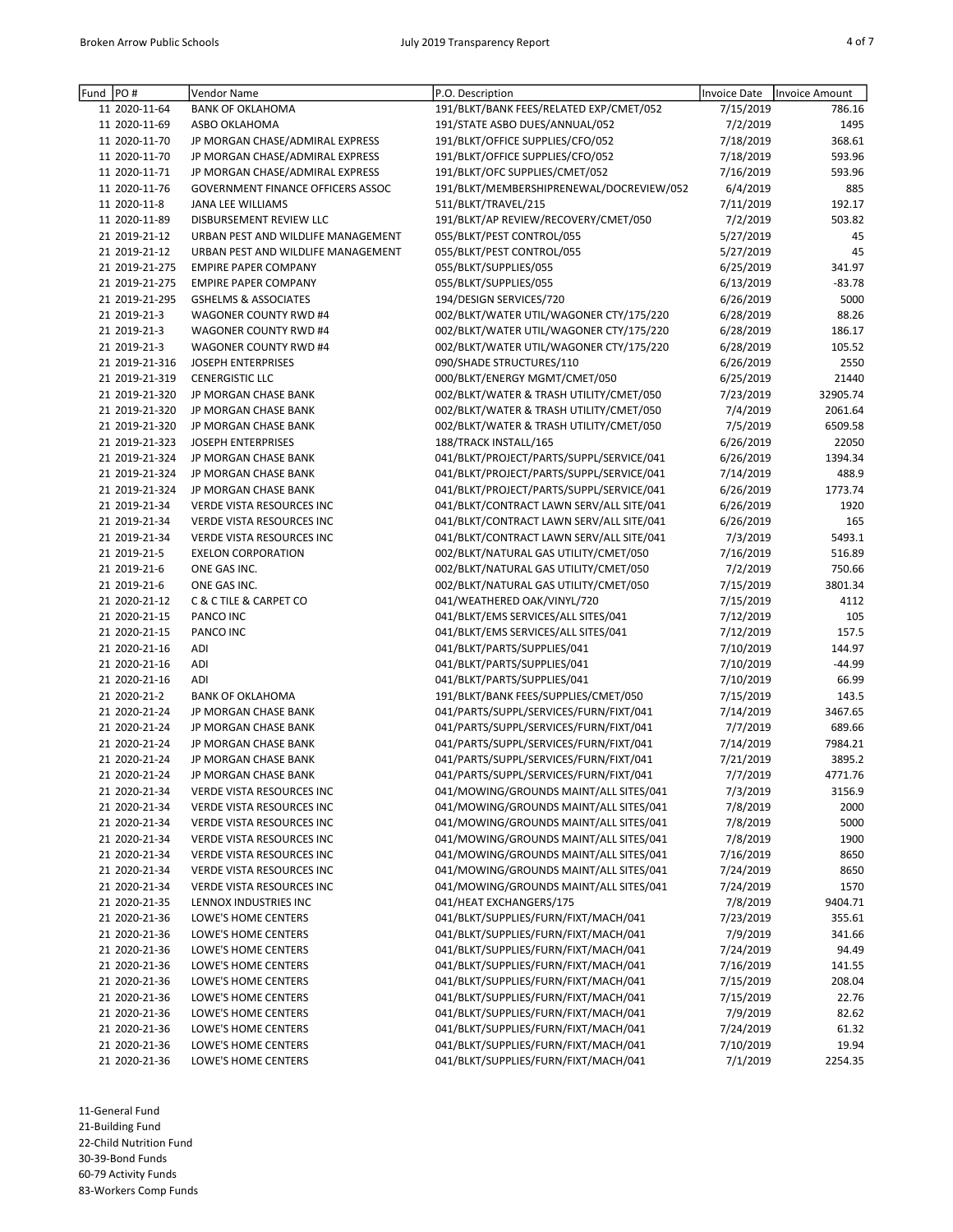| Fund | PO#                            | Vendor Name                                                | P.O. Description                                                       | <b>Invoice Date</b>  | Invoice Amount |
|------|--------------------------------|------------------------------------------------------------|------------------------------------------------------------------------|----------------------|----------------|
|      | 21 2020-21-39                  | BROKEN ARROW INSURANCE AGENCY INC                          | 191/BLKT/PROPERTY INSU/CMET/050                                        | 7/10/2019            | 350000         |
|      | 21 2020-21-47                  | <b>R &amp; L CONSTRUCTION LLC</b>                          | 041/SUB-GRADE/125                                                      | 7/15/2019            | 3911           |
|      | 21 2020-21-79                  | CONSOLIDATED ELECTRICAL DISTRIB                            | 055/BLKT/LAMPS/BULBS/055                                               | 7/15/2019            | 147.5          |
|      | 22 2019-22-129                 | <b>BROKEN ARROW PUBLIC SCHOOLS</b>                         | 199/BLKT/SICK LEAVE/VACATION/PAYOUT/050                                | 7/11/2019            | 14400          |
|      | 22 2019-22-138                 | <b>FRONTIER PRODUCE INC</b>                                | 000/BLKT/PRODUCE/022                                                   | 7/8/2019             | 484.92         |
|      | 22 2019-22-138                 | <b>FRONTIER PRODUCE INC</b>                                | 000/BLKT/PRODUCE/022                                                   | 6/27/2019            | 372.98         |
|      | 22 2019-22-19                  | DARR EQUIPMENT LP                                          | 000/BLKT/REPAIRS/022                                                   | 6/27/2019            | 1822.8         |
|      | 22 2019-22-334                 | HILAND DAIRY FOODS COMPANY LLC                             | 000/BLKT/MILK & DAIRY/022                                              | 6/27/2019            | 990.83         |
|      | 22 2019-22-334                 | HILAND DAIRY FOODS COMPANY LLC                             | 000/BLKT/MILK & DAIRY/022                                              | 6/27/2019            | 66.51          |
|      | 22 2019-22-35                  | OKLAHOMA EMPLOYMENT SECURITY COMM                          | 000/BLKT/UNEMPLOYMENT COMPENSATION/022                                 | 7/12/2019            | 1400           |
|      | 22 2019-22-37                  | <b>NELLA KAY OSBORNE</b>                                   | 000/BLKT/MILEAGE REIMB/022                                             | 7/9/2019             | 43.07          |
|      | 22 2019-22-42                  | UNITED REFRIGERATION INC                                   | 000/BLKT/PARTS/SUPPLIES/REPAIRS/MISC/022                               | 6/26/2019            | 221.66         |
|      | 22 2020-22-104                 | KRISTIE RENEE ARMSTRONG/PETTY CASH                         | 000/STARTING REGISTER CHANGE/220                                       | 7/16/2019            | 50             |
|      | 22 2020-22-11                  | <b>BROKEN ARROW PUBLIC SCHOOLS</b>                         | 000/BLKT/WORKERS COMP/CLAIMS/022                                       | 7/23/2019            | 50000          |
|      | 22 2020-22-110                 | <b>FRONTIER PRODUCE INC</b>                                | 000/BLKT/PRODUCE/022                                                   | 7/2/2019             | 490.25         |
|      | 22 2020-22-110                 | <b>FRONTIER PRODUCE INC</b>                                | 000/BLKT/PRODUCE/022                                                   | 7/2/2019             | 240.23         |
|      | 22 2020-22-110                 | <b>FRONTIER PRODUCE INC</b>                                | 000/BLKT/PRODUCE/022                                                   | 7/9/2019             | 38.5           |
|      | 22 2020-22-110                 | FRONTIER PRODUCE INC                                       | 000/BLKT/PRODUCE/022                                                   | 7/10/2019            | 258.33         |
|      | 22 2020-22-110                 | <b>FRONTIER PRODUCE INC</b>                                | 000/BLKT/PRODUCE/022                                                   | 7/23/2019            | 371.83         |
|      | 22 2020-22-117                 | AMANDA KERN/PETTY CASH                                     | 000/STARTING REGISTER CHANGE/110                                       | 7/16/2019            | 50             |
|      | 22 2020-22-119                 | CONNIE JO HAYHURST/PETTY CASH                              | 000/STARTING REGISTER CHANGE/160                                       | 7/16/2019            | 25             |
|      | 22 2020-22-120                 | DELTA LOUISE CHAVEZ/PETTY CASH                             | 000/STARTING REGISTER CHANGE/103                                       | 7/16/2019            | 25             |
|      | 22 2020-22-121                 | JONI WINFREY/PETTY CASH                                    | 000/STARTING REGISTER CHANGE/200                                       | 7/16/2019            | 50             |
|      | 22 2020-22-127                 | <b>TRACY DIANNE GAUNT</b>                                  | 000/REFUND/720                                                         | 6/24/2019            | 17.15          |
|      | 22 2020-22-127                 | TRACY DIANNE GAUNT                                         | 000/REFUND/720                                                         | 6/24/2019            | 2.2            |
|      | 22 2020-22-128                 | OZARK EMPIRE DISTRIBUTORS INC                              | 000/BLKT/BAKERY ITEMS/022                                              | 7/2/2019             | 346.49         |
|      | 22 2020-22-128                 | OZARK EMPIRE DISTRIBUTORS INC                              | 000/BLKT/BAKERY ITEMS/022                                              | 7/2/2019             | 381.8          |
|      | 22 2020-22-134                 | <b>MELINDA B BONHAM</b>                                    | 000/REFUNDS/530/720/175                                                | 7/11/2019            | 18.1           |
|      | 22 2020-22-134                 | MELINDA B BONHAM                                           | 000/REFUNDS/530/720/175                                                | 7/11/2019            | 2.5            |
|      | 22 2020-22-134                 | MELINDA B BONHAM                                           | 000/REFUNDS/530/720/175                                                | 7/11/2019            | 40             |
|      | 22 2020-22-134                 | <b>MELINDA B BONHAM</b>                                    | 000/REFUNDS/530/720/175                                                | 7/11/2019            | 7.5            |
|      | 22 2020-22-2                   | <b>BANK OF OKLAHOMA</b>                                    | 000/BLKT/BANK FEES/SUPPLIES/CMET/022                                   | 7/15/2019            | 190.18         |
|      | 22 2020-22-20                  | HAGAR RESTAURANT EQUIP SERV INC                            | 000/BLKT/REPAIRS/PARTS/SUPPLIES/MISC/022                               | 7/3/2019             | 159.98         |
|      | 22 2020-22-20                  | HAGAR RESTAURANT EQUIP SERV INC                            | 000/BLKT/REPAIRS/PARTS/SUPPLIES/MISC/022                               | 7/1/2019             | 128.18         |
|      | 22 2020-22-20                  | HAGAR RESTAURANT EQUIP SERV INC                            | 000/BLKT/REPAIRS/PARTS/SUPPLIES/MISC/022                               | 7/2/2019             | 6.78           |
|      | 22 2020-22-20                  | HAGAR RESTAURANT EQUIP SERV INC                            | 000/BLKT/REPAIRS/PARTS/SUPPLIES/MISC/022                               | 7/10/2019            | 8.03           |
|      | 22 2020-22-20                  | HAGAR RESTAURANT EQUIP SERV INC                            | 000/BLKT/REPAIRS/PARTS/SUPPLIES/MISC/022                               | 7/18/2019            | 15.38          |
|      | 22 2020-22-25                  | <b>LIBERTY LAUNDRY</b>                                     | 000/BLKT/CLEANING/022                                                  | 7/3/2019             | 33.86          |
|      | 22 2020-22-26                  | <b>LOCKE SUPPLY</b>                                        | 000/BLKT/REPAIRS/PARTS/SUPPLIES/MISC/022                               | 7/8/2019             | 23.02          |
|      | 22 2020-22-3                   | JP MORGAN CHASE/ADMIRAL EXPRESS                            | 000/BLKT/OFFICE SUPPLIES/022                                           | 7/11/2019            | 1820.35        |
|      | 22 2020-22-3                   | JP MORGAN CHASE/ADMIRAL EXPRESS                            | 000/BLKT/OFFICE SUPPLIES/022                                           | 7/18/2019            | 80.99          |
|      | 22 2020-22-33                  | OKLAHOMA DEPARTMENT OF LABOR                               | 000/BLKT/BOILER INSPECTIONS/022                                        | 6/26/2019            | 50             |
|      | 22 2020-22-33                  | OKLAHOMA DEPARTMENT OF LABOR                               | 000/BLKT/BOILER INSPECTIONS/022                                        | 7/3/2019             | 100            |
|      | 22 2020-22-37                  | REASOR'S HOLDING COMPANY, INC                              | 000/BLKT/GROCERIES/022                                                 | 7/22/2019            | 27.74          |
|      | 22 2020-22-38                  | <b>TANKERSLEY FOODSERVICE</b>                              | 000/BLKT/FOOD/022                                                      | 7/2/2019             | 5842.74        |
|      | 22 2020-22-39                  | <b>TANKERSLEY FOODSERVICE</b>                              | 000/BLKT/PAPER GOODS/022                                               | 7/2/2019             | 348.03         |
|      | 22 2020-22-41                  | UNITED REFRIGERATION INC                                   | 000/BLKT/PARTS/SUPPLIES/REPAIRS/MISC/022                               | 7/18/2019            | 340.5          |
|      | 22 2020-22-42<br>22 2020-22-46 | WESTLAKE ACE HARDWARE INC<br>OKLAHOMA STATE DEPT OF HEALTH | 000/BLKT/REPAIRS/PARTS/SUPPLIES/MISC/022                               | 7/2/2019             | 7.74           |
|      | 22 2020-22-46                  | OKLAHOMA STATE DEPT OF HEALTH                              | 000/BLKT/CLASS E FOOD LICENSE/022<br>000/BLKT/CLASS E FOOD LICENSE/022 | 7/8/2019<br>7/8/2019 | 125<br>125     |
|      | 22 2020-22-46                  | OKLAHOMA STATE DEPT OF HEALTH                              | 000/BLKT/CLASS E FOOD LICENSE/022                                      | 7/8/2019             | 125            |
|      | 22 2020-22-48                  | HILAND DAIRY FOODS COMPANY LLC                             | 000/BLKT MILK & DAIRY PRODUCTS/022                                     | 7/23/2019            | 881.7          |
|      | 22 2020-22-48                  | HILAND DAIRY FOODS COMPANY LLC                             | 000/BLKT MILK & DAIRY PRODUCTS/022                                     | 7/15/2019            | 908            |
|      | 22 2020-22-48                  | HILAND DAIRY FOODS COMPANY LLC                             | 000/BLKT MILK & DAIRY PRODUCTS/022                                     | 7/1/2019             | 240.15         |
|      | 22 2020-22-48                  | HILAND DAIRY FOODS COMPANY LLC                             | 000/BLKT MILK & DAIRY PRODUCTS/022                                     | 7/8/2019             | 133.31         |
|      | 22 2020-22-49                  | JOHNSTONE SUPPLY OF TULSA                                  | 000/BLKT/PARTS/REPAIRS/SUPPLIES/MISC/022                               | 7/1/2019             | 10.45          |
|      | 22 2020-22-49                  | JOHNSTONE SUPPLY OF TULSA                                  | 000/BLKT/PARTS/REPAIRS/SUPPLIES/MISC/022                               | 7/1/2019             | 49.88          |
|      | 22 2020-22-49                  | JOHNSTONE SUPPLY OF TULSA                                  | 000/BLKT/PARTS/REPAIRS/SUPPLIES/MISC/022                               | 7/3/2019             | 12.49          |
|      | 22 2020-22-49                  | JOHNSTONE SUPPLY OF TULSA                                  | 000/BLKT/PARTS/REPAIRS/SUPPLIES/MISC/022                               | 7/9/2019             | 45.84          |
|      | 22 2020-22-49                  | JOHNSTONE SUPPLY OF TULSA                                  | 000/BLKT/PARTS/REPAIRS/SUPPLIES/MISC/022                               | 7/10/2019            | 225.26         |
|      | 22 2020-22-49                  | JOHNSTONE SUPPLY OF TULSA                                  | 000/BLKT/PARTS/REPAIRS/SUPPLIES/MISC/022                               | 7/10/2019            | 225.26         |

11-General Fund

21-Building Fund

22-Child Nutrition Fund

30-39-Bond Funds

60-79 Activity Funds

83-Workers Comp Funds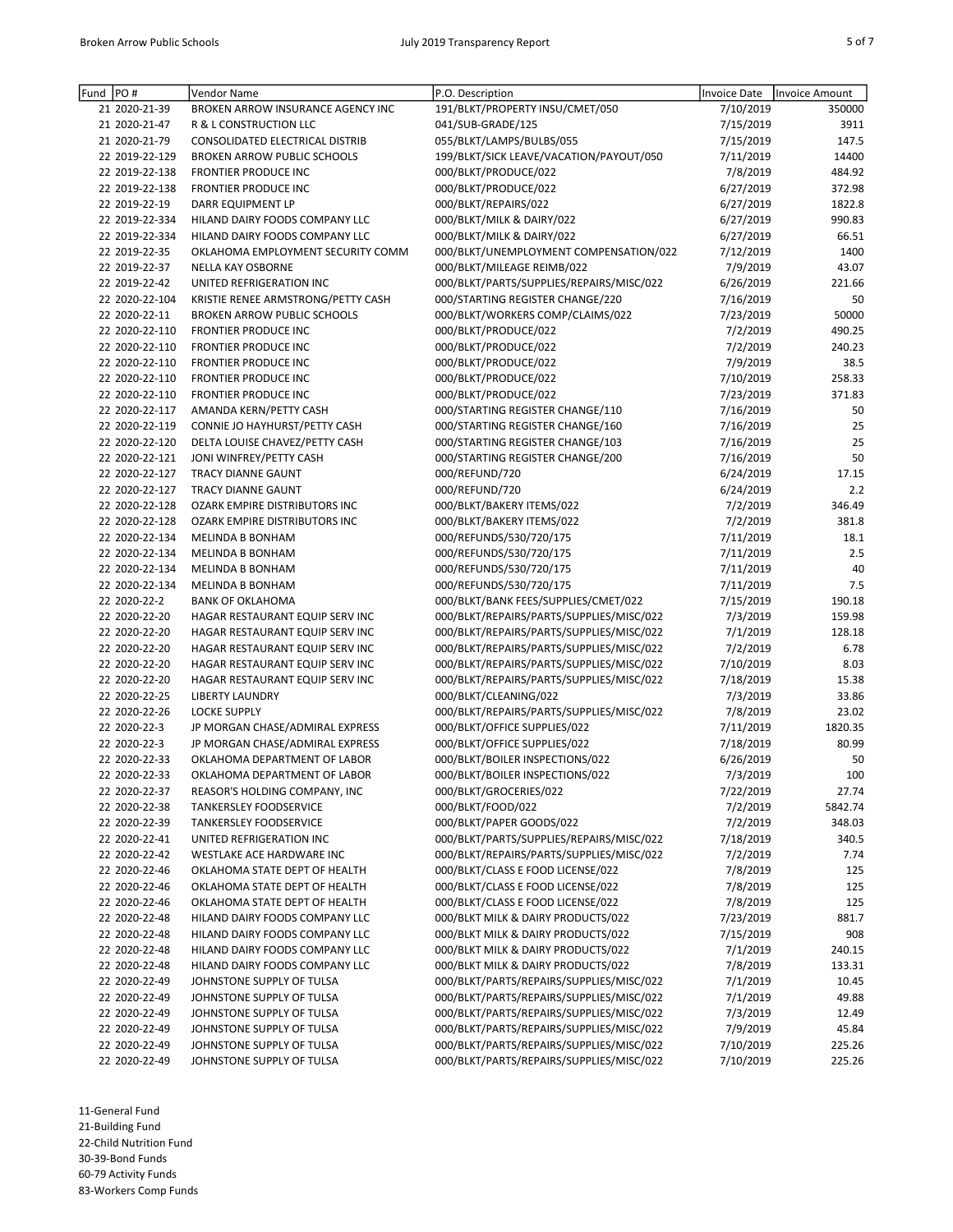| Fund PO# |               | Vendor Name                           | P.O. Description                         | Invoice Date | <b>Invoice Amount</b> |
|----------|---------------|---------------------------------------|------------------------------------------|--------------|-----------------------|
|          | 22 2020-22-49 | JOHNSTONE SUPPLY OF TULSA             | 000/BLKT/PARTS/REPAIRS/SUPPLIES/MISC/022 | 7/10/2019    | 3.2                   |
|          | 22 2020-22-49 | JOHNSTONE SUPPLY OF TULSA             | 000/BLKT/PARTS/REPAIRS/SUPPLIES/MISC/022 | 7/22/2019    | 84.56                 |
|          | 22 2020-22-5  | ASSOCIATED PARTS & SUPPLY INC         | 000/BLKT/REPAIRS/PARTS/SUPPLIES/MISC/022 | 7/18/2019    | 14.63                 |
|          | 22 2020-22-51 | NUTRI-LINK TECHNOLOGIES INC           | 000/FREE-REDUCED LUNCH APPLICATIONS      | 7/11/2019    | 2188.82               |
|          | 22 2020-22-79 | AUDREY CREEKPAUM/PETTY CASH           | 000/STARTING REGISTER CHANGE/107         | 7/16/2019    | 25                    |
|          | 22 2020-22-80 | RHONDA MCINTOSH/PETTY CASH            | 000/STARTING REGISTER CHANGE/215         | 7/16/2019    | 25                    |
|          | 22 2020-22-81 | ANITA SMITH/PETTY CASH                | 000/STARTING REGISTER CHANGE/120         | 7/16/2019    | 25                    |
|          | 22 2020-22-82 | MARCY ANN WAYMIRE/PETTY CASH          | 000/STARTING REGISTER CHANGE/125         | 7/16/2019    | 25                    |
|          | 22 2020-22-83 | LAURA LORRAINE CLAYTON/PETTY CASH     | 000/STARTING REGISTER CHANGE/205         | 7/16/2019    | 50                    |
|          | 22 2020-22-84 | BARBARA ANN JACOBSON/PETTY CASH       | 000/STARTING REGISTER CHANGE/135         | 7/16/2019    | 50                    |
|          | 22 2020-22-85 | CHRISTIN JULIA ALBERTSON\PETTY CASH   | 000/STARTING REGISTER CHANGE/140         | 7/16/2019    | 25                    |
|          | 22 2020-22-86 | ANGELA DAWN CHARLESWORTH/PETTY CASH   | 000/STARTING REGISTER CHANGE/150         | 7/16/2019    | 50                    |
|          | 22 2020-22-88 | STACIE BURRIS/PETTY CASH              | 000/STARTING REGISTER CHANGE/165         | 7/16/2019    | 25                    |
|          | 22 2020-22-89 | LESLIE PETERSON/PETTY CASH            | 000/STARTING REGISTER CHANGE/170         | 7/16/2019    | 50                    |
|          | 22 2020-22-90 | LISA HOLLAND/PETTY CASH               | 000/STARTING REGISTER CHANGE/175         | 7/16/2019    | 50                    |
|          | 22 2020-22-91 | DAYLE J KING/PETTY CASH               | 000/STARTING REGISTER CHANGE/180         | 7/16/2019    | 50                    |
|          | 22 2020-22-92 | KELLI SUE HUNSPERGER/PETTY CASH       | 000/STARTING REGISTER CHANGE/505         | 7/16/2019    | 225                   |
|          | 22 2020-22-93 | SARAH MCKINNIS GARDNER/PETTY CASH     | 000/STARTING REGISTER CHANGE/510         | 7/16/2019    | 200                   |
|          | 22 2020-22-94 | <b>GISELA TUCKER/PETTY CASH</b>       | 000/STARTING REGISTER CHANGE/530         | 7/16/2019    | 200                   |
|          | 22 2020-22-95 | JULIE ANN BARNES/PETTY CASH           | 000/STARTING REGISTER CHANGE/520         | 7/16/2019    | 200                   |
|          | 22 2020-22-96 | ROBIN G BROWN/PETTY CASH              | 000/STARTING REGISTER CHANGE/525         | 7/16/2019    | 200                   |
|          | 22 2020-22-97 | BETH ANDREA YARBROUGH/PETTY CASH      | 000/STARTING REGISTER CHANGE/725         | 7/16/2019    | 50                    |
|          | 22 2020-22-98 | NANCY RINEHART/PETTY CASH             | 000/STARTING REGISTER CHANGE/700         | 7/16/2019    | 800                   |
|          | 22 2020-22-99 | REBECCA TURNER/PETTY CASH             | 000/STARTING REGISTER CHANGE/720         | 7/16/2019    | 1500                  |
|          | 33 2020-33-5  | MIDWEST RACQUETBALL & SPORTING INC    | 160/VB UNIFORMS/EQUIPMENT/003            | 5/31/2019    | 1120.86               |
|          | 33 2020-33-7  | <b>JOSEPH ENTERPRISES</b>             | 117/SUNSHADE PROJECT/110                 | 6/26/2019    | 5450                  |
|          | 39 2020-39-11 | <b>C &amp; C TILE &amp; CARPET CO</b> | 041/FLOORING/BLDG A/720                  | 7/1/2019     | 45380                 |
|          | 39 2020-39-11 | <b>C &amp; C TILE &amp; CARPET CO</b> | 041/FLOORING/BLDG A/720                  | 7/1/2019     | 45380                 |
|          | 39 2020-39-14 | USA ROOF COATINGS LLC                 | 041/SILICONE ROOFING/700                 | 7/1/2019     | 8740                  |
|          | 39 2020-39-17 | R & L CONSTRUCTION LLC                | 041/DRIVE PROJECT/125                    | 7/15/2019    | 119850                |
|          | 39 2020-39-2  | FRONTLINE TECHNOLOGIES GROUP LLC      | 180/TIME&ATTENDANCE/052                  | 7/1/2019     | 116942.86             |
|          | 39 2020-39-22 | <b>JOSEPH ENTERPRISES</b>             | 041/FRENCH DRAIN/165                     | 7/10/2019    | 15690                 |
|          | 39 2020-39-23 | M & M LUMBER CO                       | 041/COUNTER TOPS/IMPROVEMENTS/725/055    | 6/6/2019     | 2220.28               |
|          | 39 2020-39-3  | SEVERIN INTERMEDIATE HOLDINGS LLC     | 180/TALENTED/MCREL/052                   | 6/17/2019    | 13728                 |
|          | 39 2020-39-32 | SEVERIN INTERMEDIATE HOLDINGS LLC     | 163/RENEWAL/STUDENT DATA MGMT/050        | 6/30/2019    | 83595.2               |
|          | 39 2020-39-34 | VAR RESOURCES LLC                     | 163/LANDESK SOFTWARE RENEW/YR 5 OF 5/050 | 5/23/2019    | 157989.7              |
|          | 39 2020-39-4  | SEVERIN INTERMEDIATE HOLDINGS LLC     | 180/TALENT ED/TLE/052                    | 6/17/2019    | 27575                 |
|          | 39 2020-39-44 | <b>ELLEVATION LLC</b>                 | 102/ONLINE PROGRAMMING/LICENSES/050      | 7/16/2019    | 21674.25              |
|          | 39 2020-39-46 | READ NATURALLY INC                    | 102/READING LICENSES/ELEM                | 7/3/2019     | 10450                 |
|          | 39 2020-39-49 | SEVERIN INTERMEDIATE HOLDINGS LLC     | 163/CUSTOMIZATION/ESCHOOL/050            | 7/1/2019     | 1838                  |
|          | 39 2020-39-5  | <b>INSTRUCTURE INC</b>                | 102/CANVAS/CLOUD SUBSCRIPTIONS/050       | 6/6/2019     | 129675                |
|          | 39 2020-39-5  | <b>INSTRUCTURE INC</b>                | 102/CANVAS/CLOUD SUBSCRIPTIONS/050       | 6/6/2019     | 8820                  |
|          | 39 2020-39-54 | <b>CIRA APPS LIMITED</b>              | 163/SOFTWARE LICENSE/050                 | 7/3/2019     | 1680                  |
|          | 39 2020-39-63 | <b>BILL KNIGHT FORD</b>               | 040/VEHICLE/PUBLIC REL/CMET/052          | 7/17/2019    | 35965.63              |
|          | 39 2020-39-7  | TRI-STATE FLOORS INC                  | 041/GYM FLOOR/530                        | 6/21/2019    | 26300                 |
|          | 61 2020-61-16 | BA PUBLIC SCHOOLS-GENERAL FUND        | 857/BLKT/COACHES SUMMER PAY/003          | 7/17/2019    | 35793.7               |
|          | 61 2020-61-2  | OKLAHOMA COACHES ASSOCIATION          | 803/ALLSTATE FULL PAGE AD/003            | 7/1/2019     | 200                   |
|          | 61 2020-61-26 | AMY DAWN MUNDIS                       | 941/CAMP FEE REFUND/003                  | 6/11/2019    | 50                    |
|          | 61 2020-61-27 | REBECCA R GUHR                        | 941/CAMP FEE REFUND/003                  | 7/9/2019     | 80                    |
|          | 61 2020-61-31 | BROKEN ARROW WRESTLING BOOSTER CLUB   | 992/BALANCE TO SANCTIONED ACCOUNT/003    | 6/19/2019    | 29224.06              |
|          | 61 2020-61-32 | <b>CELLCO PARTNERSHIP</b>             | 803/BLKT/DATA PLANS/003                  | 7/6/2019     | 160.04                |
|          | 61 2020-61-4  | BOZORGMEHR NAMAVAR                    | 803/SOCCER OFFICIAL/003                  | 5/23/2019    | 369.5                 |
|          | 61 2020-61-5  | <b>BANKCARD CENTER</b>                | 803/BLKT & RO 3/FEES FOR CREDIT CARD/003 | 7/2/2019     | 20                    |
|          | 61 2020-61-6  | LOWE'S HOME CENTERS                   | 803/BLKT/MISC SUPPLIES/003               | 7/22/2019    | 42.66                 |
|          | 72 2020-72-1  | <b>BANK OF OKLAHOMA</b>               | 982/BLKT/2019-2020BANKFEES/082           | 7/15/2019    | 82.77                 |
|          | 72 2020-72-1  | <b>BANK OF OKLAHOMA</b>               | 982/BLKT/2019-2020BANKFEES/082           | 7/15/2019    | 13.61                 |
|          | 72 2020-72-16 | TULSA RED DOT LASER TAG               | 982/SUMMER CAMP FIELD TRIP/082           | 7/18/2019    | 375                   |
|          | 72 2020-72-16 | TULSA RED DOT LASER TAG               | 982/SUMMER CAMP FIELD TRIP/082           | 7/18/2019    | 375                   |
|          | 72 2020-72-16 | TULSA RED DOT LASER TAG               | 982/SUMMER CAMP FIELD TRIP/082           | 7/18/2019    | 375                   |
|          | 72 2020-72-17 | FORTE PAYMENT SYSTEMS INC             | 982/BLKT/FEES/082                        | 6/30/2019    | 2705.67               |
|          | 76 2020-76-1  | <b>BANK OF OKLAHOMA</b>               | 892/BANK-FEES/700                        | 7/15/2019    | 23.97                 |

11-General Fund

21-Building Fund

22-Child Nutrition Fund

30-39-Bond Funds

60-79 Activity Funds

83-Workers Comp Funds